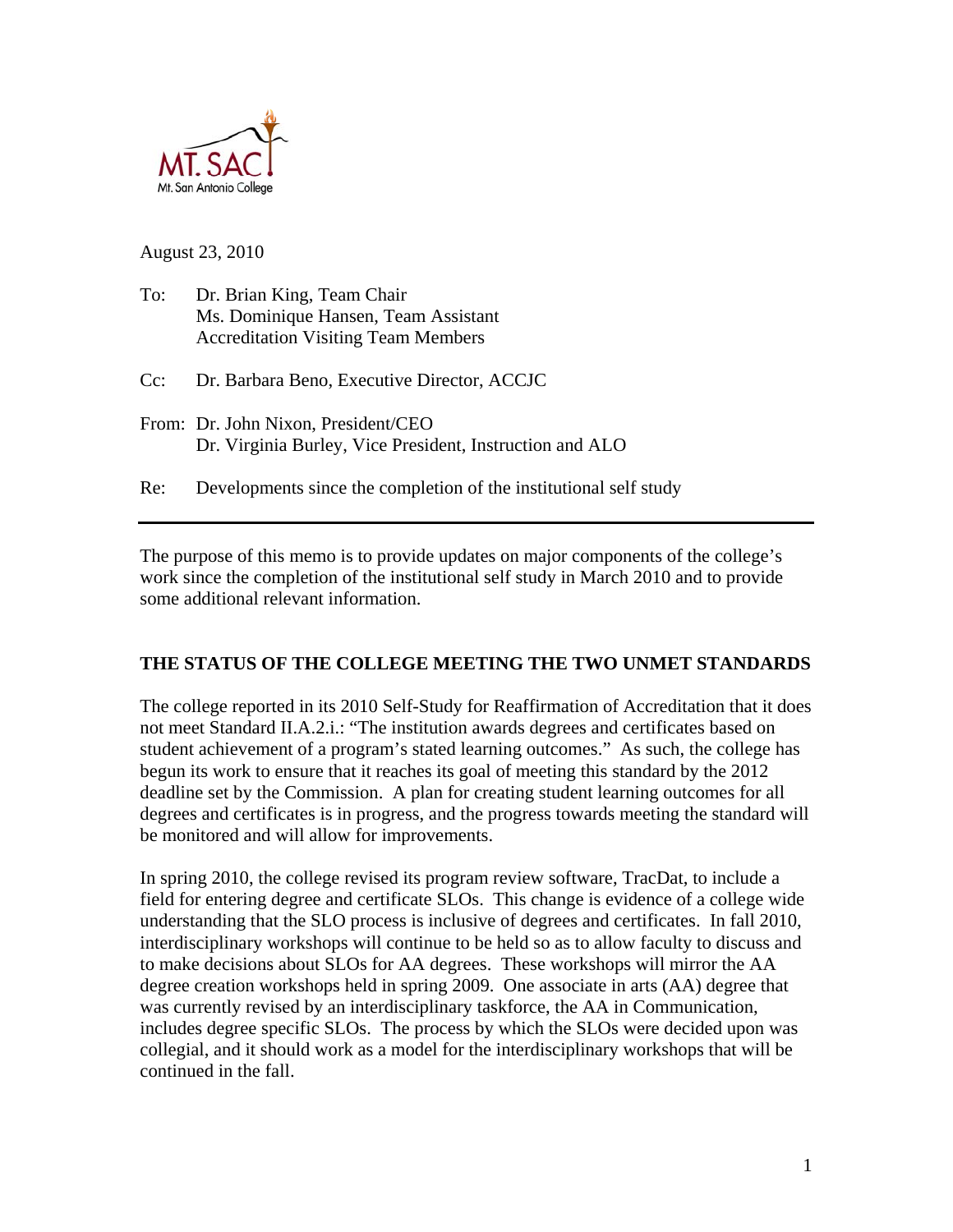The college reported in its 2010 Self-Study for Reaffirmation of Accreditation that it only partially meets Standard IV.A.1.: "Institutional leaders create an environment for empowerment, innovation, and institutional excellence. They encourage staff, faculty, administrators, and students, no matter what their official titles, to take initiative in improving the practices, programs, and services in which they are involved. When ideas for improvement have policy or significant institution-wide implications, systematic participative processes are used to assure effective discussion, planning, and implementation." As such, the college has begun its work to ensure that it reaches its goal of fully meeting this standard.

### **CSEA-ADMINISTRATION RE-EXAMINATION OF THE SELF-STUDY**

During several weeks in 2010, the CSEA 262 and Administration discussed further refinement to the self-study as well as Standard IV.A.1. The refinement reflected edits needed to clarify some aspects as noted below. The discussion around Standard IV.A.1 focused on tangible directions that are needed also as reported below. The time together for these discussions proved to be fruitful for both groups.

- 1. I.B.4. (p. 105, first paragraph) The report states that the College Information Technology Master Plan is being drafted and will be on the web for employee comment in 2009 to 2010. While the IT Master Plan was posted to a web page, no effort to communicate this fact and solicit input from the campus community was made.
- 2.IV.A. (p. 297, self-evaluation, first paragraph) Self-Evaluation indicates that collegewide governance committee structures, including the Academic Senate, the Classified Senate, and Associated Students, enable the institution to identify institutional values, to set and to achieve goals, to learn, and to improve. The "California School Employees Association" should be substituted for "Classified Senate."
- 3.In the IV.A.1 Descriptive Summary (p. 298) under the list of committees and councils the "Classified Senate—executive boards and representative bodies" should be deleted.
- 4.Also in IV.A.1, paragraph 8 (p. 299), the first two sentences should be amended to read: "Classified employees are exclusively represented by the California School Employees Association (CSEA) for the purpose of collective bargaining, governance, and representation. The two CSEA Chapters, 262 and 651, work closely with the Classified Senate and appoint classified members to campus-wide committees, hiring committees, and ad hoc committees as needed."
- 5. In IV.A.1 Self-Evaluation (p. 300), the "California School Employees Association" should be inserted in the list of groups of leaders that help create an environment for empowerment, for innovation, and for institutional excellence.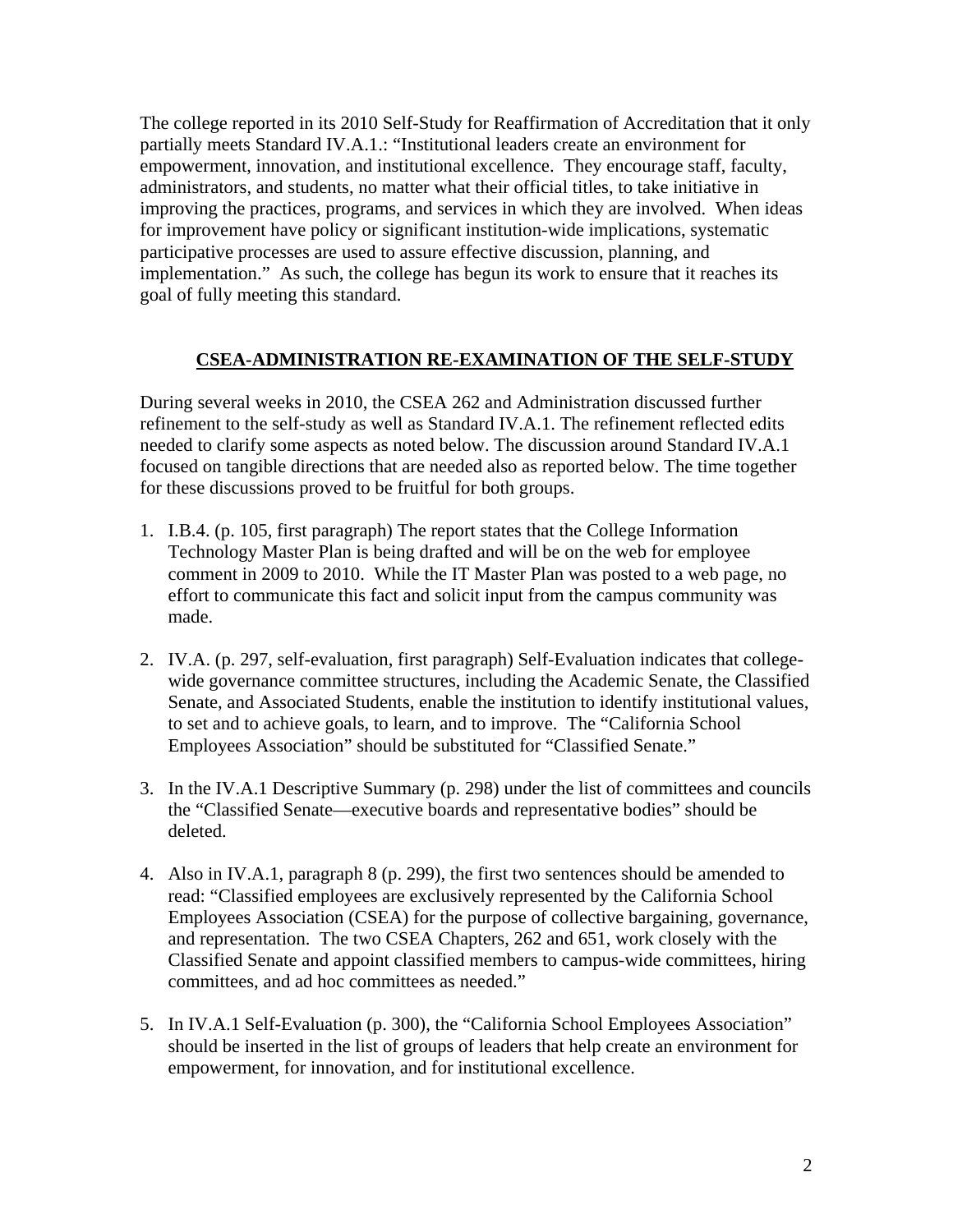- 6.In the IV.A.2.a Descriptive Summary, paragraph 3 (p. 302), the third sentence should read as follows: CSEA is a member-run organization and is the exclusive representative of classified employees in matters of college governance and bargaining on matters of salary, benefits, and working conditions.
- 7. In the IV.A.3 Descriptive Summary, paragraph two (p. 304), the second sentence should read "The two chapters of the California School Employees Association (CSEA) represent classified employees in employee/employer relations, collective bargaining, and campus-wide governance. The two CSEA Chapters, 262 and 652, appoint classified members to campus-wide committees, including hiring and other ad hoc committees as needed.

## **EmployeesStrengthening Involvement in Planning and Governance for Classified**

# *Standard IV.A.1. Planning Agenda*

To strengthen the participation of and to create a more positive environment for classified employees in planning and governance, the College will collaborate with CSEA leaders to develop and implement a more detailed planning agenda that will enable the College to meet the Standard fully. Key to the planning agenda will include:

- Revise the process for review of new and revised Administrative Procedures and Board Policies to ensure that classified employees have a stronger role in representing the impact of changes for their respective groups.
- Stronger management support for meaningful and systematic inclusion at the unit level of classified employees in institutional planning efforts (e.g., Planning for Institutional Effectiveness, master plans as appropriate under statute and regulations recognizing that educational master planning is under the primary responsibility of the Academic Senate, building plans) that identify goals, accomplishments, and challenges to meeting those goals.
- Resolve issues that marginalize or dilute the voice of classified employee representatives on college committees or other task-based groups.
- Implement professional development training opportunities for classified and management employees to support more effective participation on committees.
- The President shall ensure opportunities for classified participation in governance and institutional processes within a positive institutional work environment that maintains the value of the contributions of classified employees as part of their service to the college.

### **Strengthening Communication with Classified Employees**

Subsequent to completing work on the Self-Study Report, additional work has been done to thoughtfully consider strategies for improving communication with classified employees that will allow the College to meet Standard IV.A.3 more fully. The college will collaborate with CSEA leaders to develop and implement at more detailed planning agenda that will enable the College to meet the standard fully. Planning Agenda components developed in conversations with classified employee leaders include: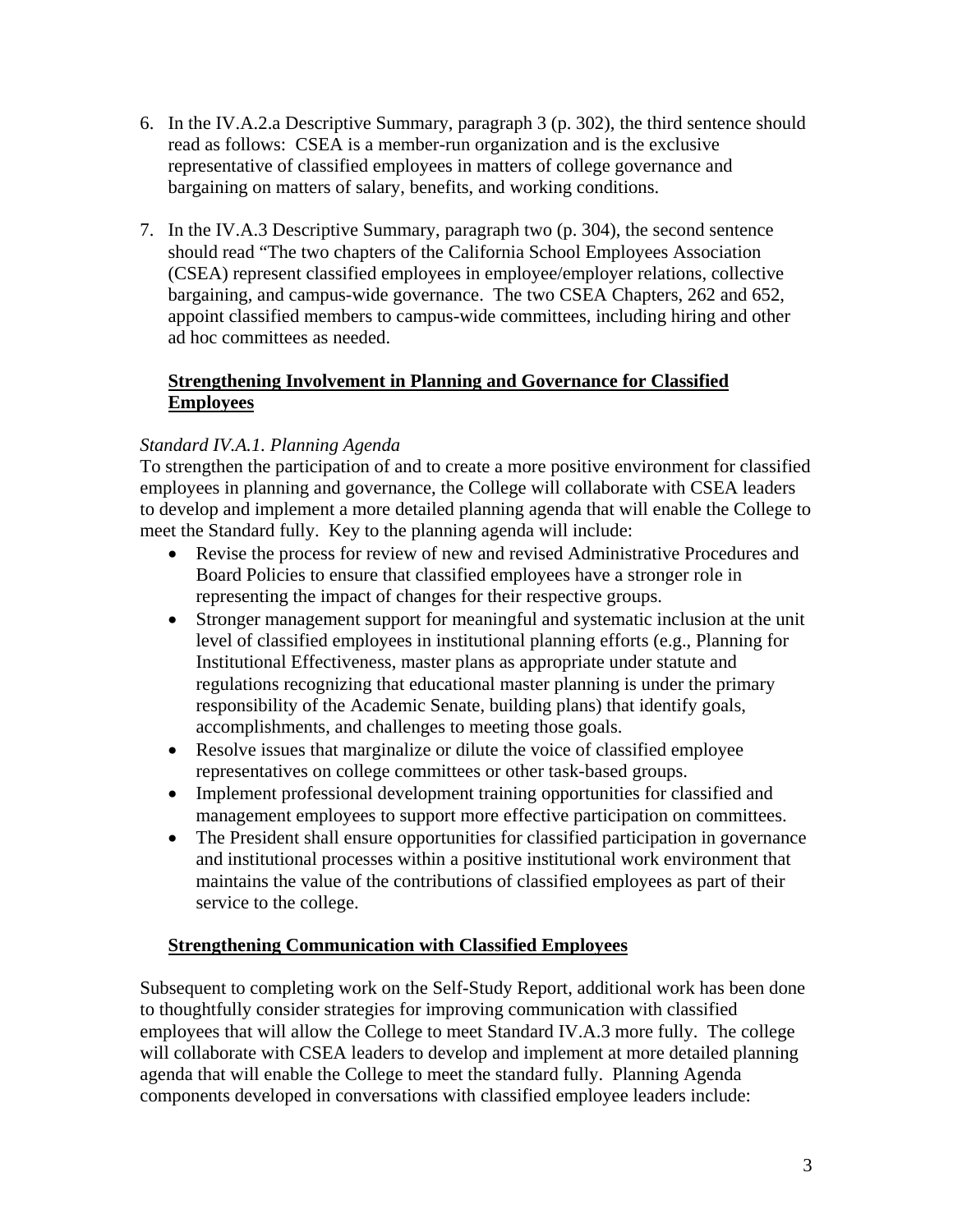- Create appropriate mechanisms for regular communication with classified employees of issues and local planning ideas being considered by the College for change and improvement. These structures would allow classified employees to bring their considerable expertise at the operations level to bear in enabling the college to make more effective decisions in solving identified challenges.
- Solicit feedback from focus groups composed of classified employees about strategies for communication they find the most effective and follow up on the findings with systematic structures that facilitate dialogue.
- Review progress made in implementing this planning agenda by June of 2011 to determine the effectiveness of these strategies.
- Develop and implement a formal structure (e.g. classified mutual agreement council) to allow for discussion and resolution of [non-negotiable] issues occurring for classified employee groups with the District.

### **BUDGET ACTIONS**

At its June, 2010 Board meeting, the Trustees approved the tentative budget for 2010- 2011. Through the hard work and sacrifice of faculty, classified staff, and managers, the college has accomplished what it set out to do a year ago – reduce expenditures to offset (at least partially) reductions in revenue from the State. The projected ending balance of budgeted dollars not spent in 2009-2010 is approximately \$12 million. Historically, the college has been surprised some years by an ending balance that is much higher than assumed or projected due to unanticipated increases in revenue. However, this year's significant ending balance is due exclusively to actions planned and executed through collaboration, creativity, and commitment among all constituent employee groups at the college. Achieving the expenditure reductions truly is something to celebrate.

The ending balance, or one-time funds, will allow the college to close the gap between operational revenue and expenditures and partially to backfill cuts to the categorical programs for one more year, while maintaining the Board-mandated reserve. This year's ending balance, however, does not solve the college's structural budget problem. For 2010 to 2011, the gap between operational revenue (assuming that revenue will not decline from the Governor's proposed budget for the year) and ongoing expenditures is between \$4 million and \$5 million, and that gap does not include cuts to the categorical programs. If the college were to achieve no more expenditure reductions, and if it were to assume the same level of income for 2011 to 2012, as it is anticipating for 2010 to 2011, the available one-time funds (reserves) would fall well below ten percent, and that assumes not having the need to backfill cuts to the categorical programs in 2011-12. Consequently, the collaborative work to reduce expenditures continues.

The college will continue the (soft) hiring freeze, recognizing that also it will continue to fill positions for which vacancies seriously impair the delivery of programs and services. The college will continue to evaluate and implement suggestions for cost savings that were suggested last year through a process coordinated by the Budget Committee, and it will continue to work with the unions through collective bargaining to explore cost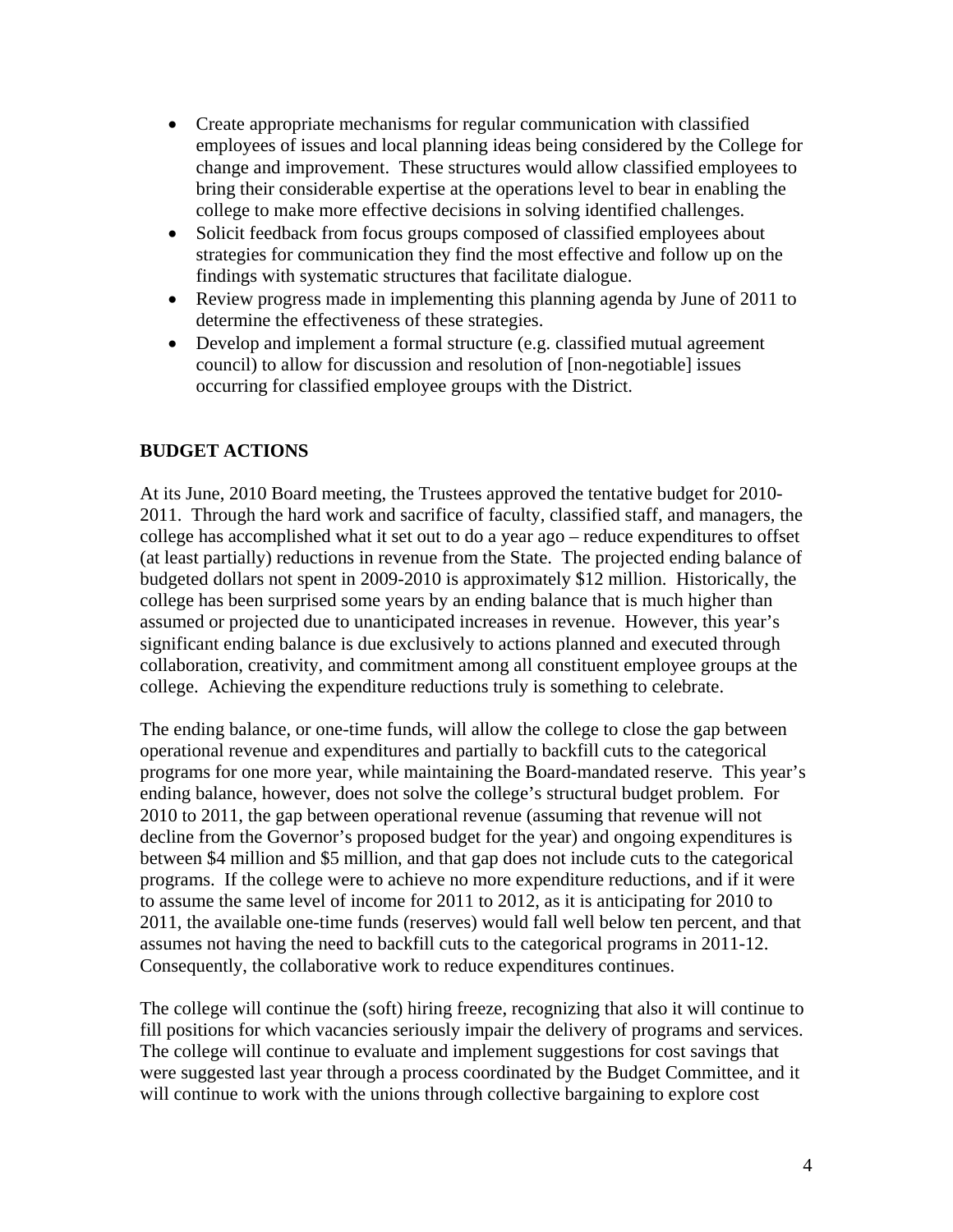savings options. To the extent the college is able to generate one-time and ongoing savings next year, the fiscal challenge of 2011 to 2012 will be mitigated. It is only ongoing cost savings (for example, the elimination of a position from the budget, as opposed to freezing a position and maintaining funding in the budget) that acts to balance the budget.

One-time funds (reserves) can close budget gaps, but the college recognizes that one-time funds are available one-time and are not ongoing. Consequently, the challenge of ongoing expenditures exceeding ongoing revenues will remain with the college, unless it reduces ongoing expenditures to match ongoing revenues, or until ongoing revenues rise to meet ongoing expenditures. As such, the constituent employee groups at the college will continue to work together to find solutions to the fiscal crisis that maintain the quality of the college's programs and services and that preserve employment for the Mt. SAC family.

#### **NEW BUDGET INFORMATION WEBPAGE**

In an effort to consolidate budget-related information and make it more easily accessible to Mt. SAC employees, the college has launched a new webpage: *Mt. SAC Budget Information* (http://inside.mtsac.edu/budget/). It contains links to the current budget, the tentative 2010 to 2011 budget, cost-cutting measures, senior management budget updates, information relative to the 4/10 work week (and related MOUs) implemented for summer 2010, as well as a resource link to state budget matters. This site will be updated regularly as new information and documents are released.

#### **GEO AND SLO UPDATE**

The college received some exciting news about its outcomes assessment endeavors. The Promising Outcomes Work and Exemplary Research (POWER) awards are given for work in student learning outcomes (SLO) assessment and are overseen by the *SLO Collaborative* of the Academic Senate for California Community Colleges (ASCCC) and the Research and Planning (RP) Group. In August 2010, the college was honored to receive two POWER Awards for its work on outcomes assessment: (1) *Exemplary Faculty-Research Collaboration in GE Assessment and* (2) *Exemplary Documentation and Communication of SLOs*. The POWER team used a shared peer-review process of evaluating the quality of the documented evidence of excellence across the state. Mt. SAC is honored to be chosen as the recipient of these two prestigious awards.

The GEO work of the faculty members continued well into the spring 2010 semester. The *Area D1* faculty group known as *U.S. History and American Institution* met in May 2010 to discuss the results received thus far from assessing over 700 students in the general education outcome (GEO) "Students will be able to differentiate among changes in the American constitutional government over time". The results indicated wide agreement that the GEO was valid, could be measured and should be re-assessed in a few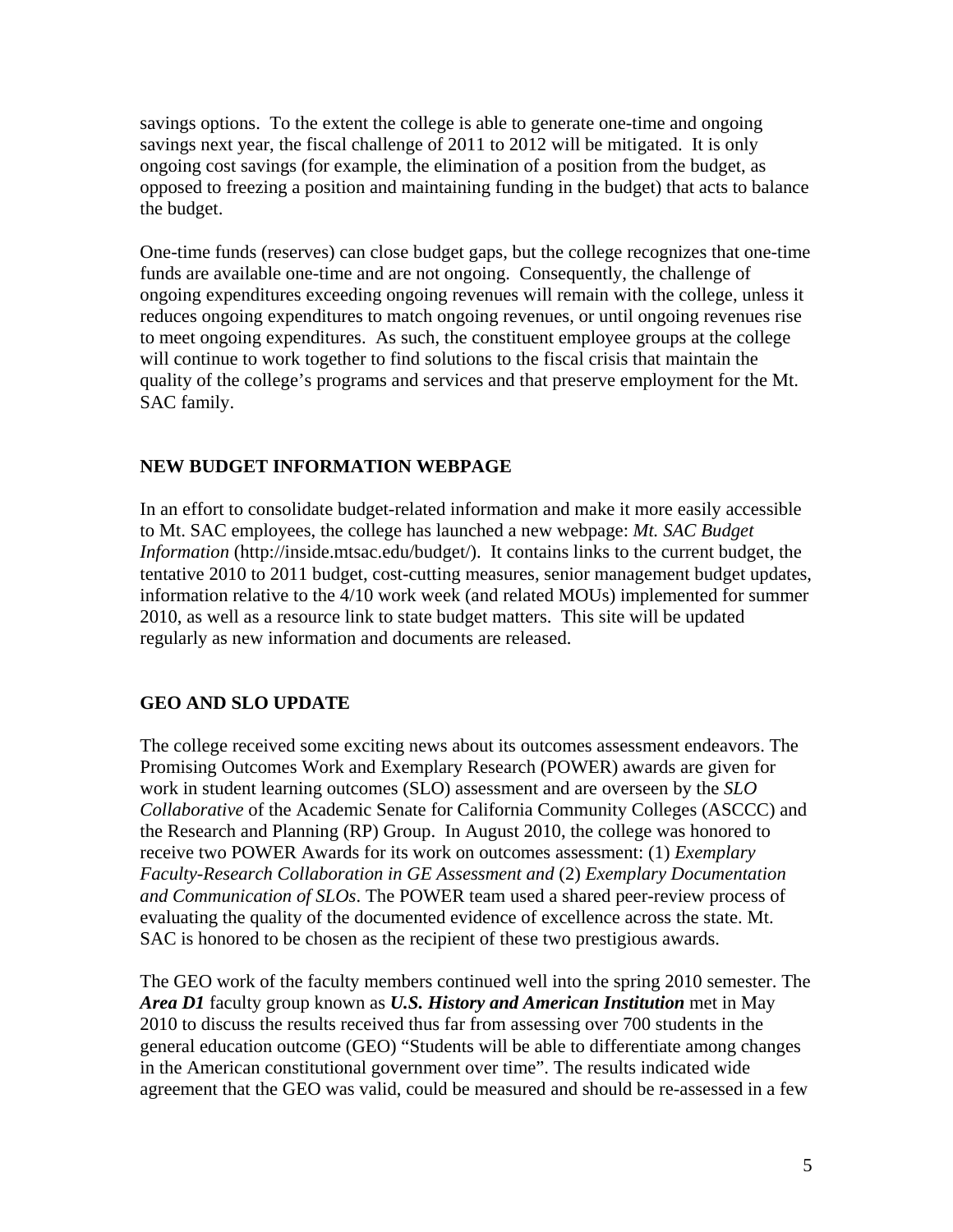years. The group also made a commitment to finish assessing as many of the other courses as possible before the end of the year. Their work is reflected in the document http://www.mtsac.edu/instruction/generaled/docs/GEO\_Models\_Area\_D1.pdf

As of August 2010, progress on the SLO work indicates that the college is mostly meeting its plans and timelines such that:

- 98% of courses have at least one SLO
- 97% of courses have at least one means of assessment
- 36% of courses have at least one summary of data input and/or discussions underway
- 34% of courses have at least one use of results information and/or discussions underway
- 15% of degrees/certificates have one SLO and means of assessment information and/or discussions are underway

The two coordinator positions for SLOs and GEOs were merged into our Outcomes Coordinator position to begin in fall 2010. As both SLOs and GEOs are well beyond its initial implementation phase, the duties required of each coordinator were decreasing and starting to overlap. Working with the Coordinators, a revised and merged job duty was created that reflected the overlap of duties and the decreased duties required of each Coordinator.

## **New Directions in Public Venues for Communicating SLOs**

In response to Academic Senate Resolution 09-12: Faculty Primacy and Academic Freedom in Course Syllabi, academic departments are beginning the discussion on the appropriate public venue for their course-level SLOs. While some departments have decided that SLOs belong on each faculty member's syllabus, other departments have come up with other venues that are pedagogically in line with their philosophies. The faculty teaching in departments within the Business Division have decided to post the course-level SLOs for each course on the Division website

(http://www.mtsac.edu/~rpatters/instruction/business/div/academics/slos/slos-main.html). While some faculty also list the SLOs on their course syllabi, others simply include a statement directing the students to the website to obtain SLO information. While the Business Division faculty are the only ones to choose the Division website as the appropriate public venue for SLOs currently, discussion about this option is continuing college-wide.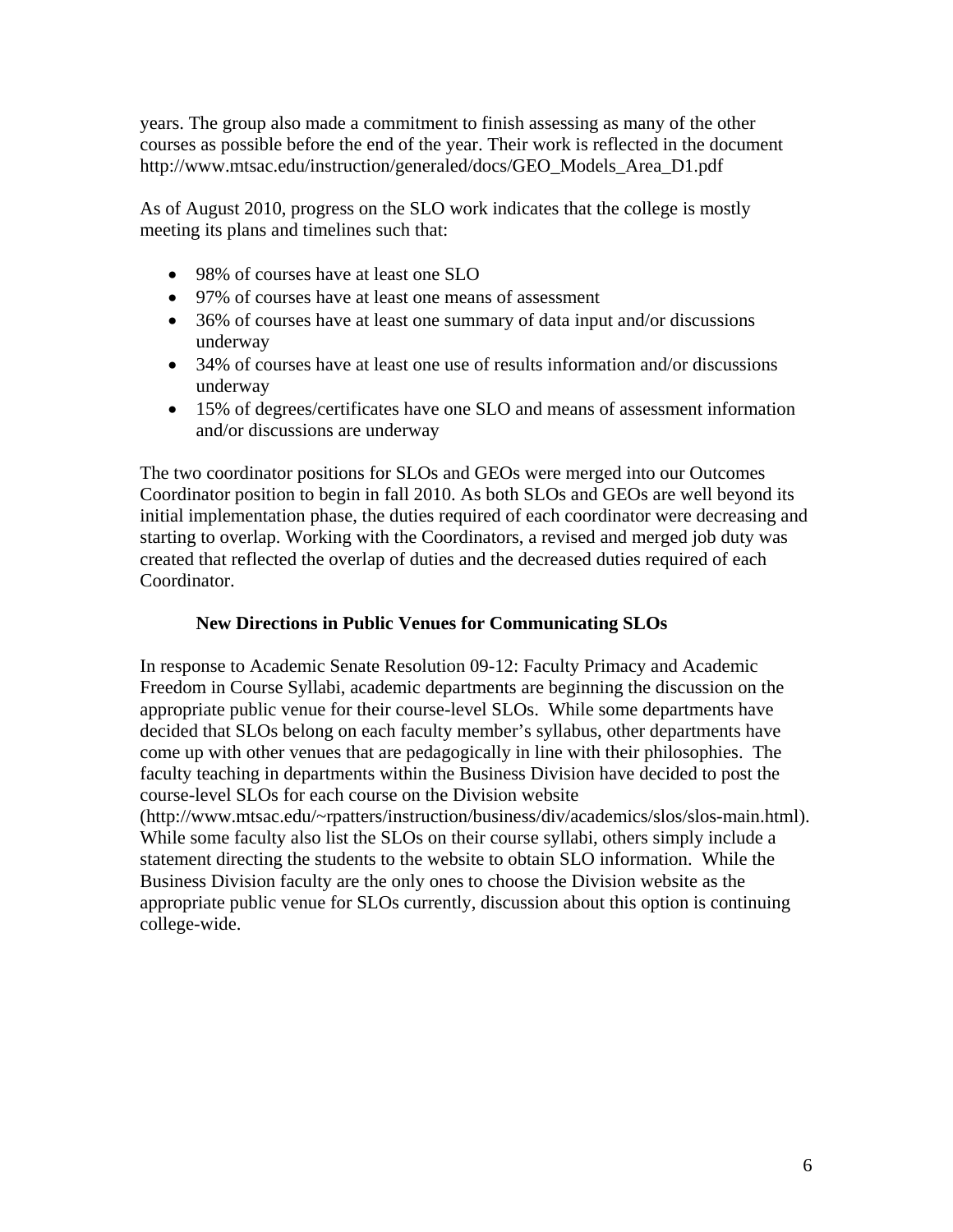#### **STUDENT EQUITY PLAN UPDATE**

The Student Equity Committee has reviewed the final draft of the 2009 to 2010 Student Equity Plan, and it is now available on the college website (See *Student Equity Plan 2009-2010*). The Plan represents an update to the earlier, larger, Plan that outlined many strategies the college could use to decrease the student success gap between different groups.

## **STATUS OF FACILITIES MASTER PLAN, MEETINGS REGARDING EDUCATIONAL MASTER PLAN**

As of June 2010, revision of the Facilities Master Plan, including efforts to integrate the Educational Master Plan and the Technology Master Plan, is about 70% complete. A document summarizing the outcomes of the integration work has been drafted and is currently under review, while graphics of various campus plans such as building sites, pedestrian and vehicular circulation, and open space plans are in draft form. A complete draft should be ready for review by mid July, with the final draft complete early in the fall semester.

In the spring 2010 semester, the Vice President of Instruction met two times with department chairs and division administrators across the campus as well as faculty leaders from the Academic Senate and the Faculty Association and the chief facilities and technology officers. The meetings, titled "Educational Master Planning Summits", were focused on developing an educational master plan with broad institutional participation and with an emphasis on faculty input. Beginning with the extensive data collected in 2008 from all departments and student support service areas, the master plan data primarily focused on expected growth. The campus need is to have a current, relevant direction for educational programs and services that integrates the perspective of academic departments, student service faculty and staff, facilities planning effort, and ongoing technology planning activities. The overwhelming focus of the planning efforts is on developing strategies for supporting student access and success in an environment of unpredictably diminishing resources. Given the rapidly changing nature of State budget decisions affecting the College, it was the strong conclusion of the group that annual Educational Master Planning efforts of this type are optimal for determining goals for the following academic year.

### **FACILITIES CONSTRUCTION UPDATE**

The building program is moving forward with five major projects in construction during the summer of 2010. The Agricultural Sciences laboratory building is nearing completion, with the final construction activities wrapping up early in the fall semester and building commissioning taking place in October and November. Occupancy is planned for sometime in December. This 35,000 SF facility will be the final building of seven constructed on the College farm over the last few years, paid for with Measure R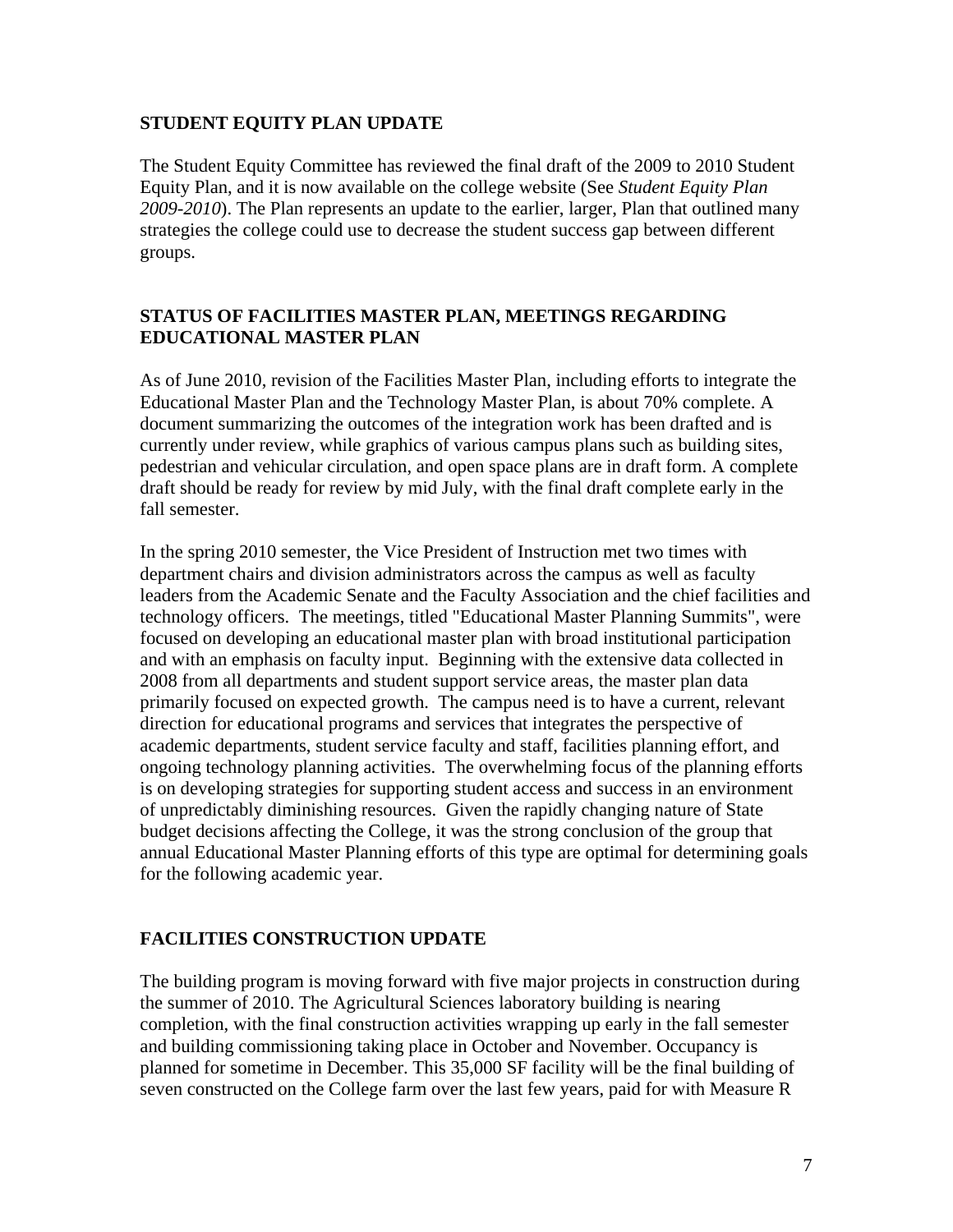and State funds totaling over \$25 million. The upgraded farm facilities will support students in numerous agricultural disciplines, from veterinary technology, to horticulture. The facilities include 14 new state of the art laboratories, multiple use classrooms, faculty offices, animal care facilities, a retractable roof greenhouse, and many of the support facilities necessary to operate a fully functioning farm. Students will begin taking classes in the new laboratory facility in the spring 2011 Semester.

The final Measure R project, the Design and Online Technology Center began construction in the fall of 2009. After several months of serious weather impacts, the project is well underway, with structural steel, masonry and concrete work completed in the summer of 2010. The remaining construction activities are scheduled for the next year, and building commissioning is planned for fall 2011. Occupancy could begin as early as December 2011. This building is unique to the Community College System, bringing together the many computer assisted design disciplines under one roof. The 70,000 SF facility will house computer intensive programs in a flexible high technology environment that will support collaboration amongst the various disciplines. Included in the project is a much needed large gathering space that will seat 400 in a theater style arrangement.

In May 2010, after delays due to the nation's financial troubles, the first funds were received from the Measure RR bond approved by voters in November 2008. Several projects that had been planned and designed with measure R and other funds were released to begin construction. The athletics field house modernization is underway, with demolition and major structural improvements completed during the summer, and interior improvements scheduled for fall and winter. This former temporary building will be completed and certified for permanent use by the end of the Summer of 2011, ready to house the athletics division office, coaches offices, training rooms, classrooms, tutoring space, a dance facility, and other support areas necessary for the physical education and athletics programs.

The nation's financial troubles did have a positive impact on at least two major construction projects. Bids for the Child Development Center project were received significantly under budget as the construction market became extremely competitive. The savings will help fund additional equipment for the project, and other costs related to the building program. The new, 35,000 SF, four building complex is in the early phases of construction, with grading and site utility work taking place during the summer of 2010. The wood framed structure should begin going up sometime during the fall semester, with commissioning and special certifications taking place a year later, in the fall of 2011. Bids for the administration building renovation were also received significantly under budget. While the occupants of the 40,000 SF building are enjoying their temporary facilities, contractors are busy removing layers of asbestos insulation, flooring, plaster and roofing materials, and upgrading the 1964 structural system. The revised space plan will be much more efficient than the original building, and will support administrative staff and faculty with a healthy, well lit and ventilated space. Modern technology will be installed in all offices and conference rooms.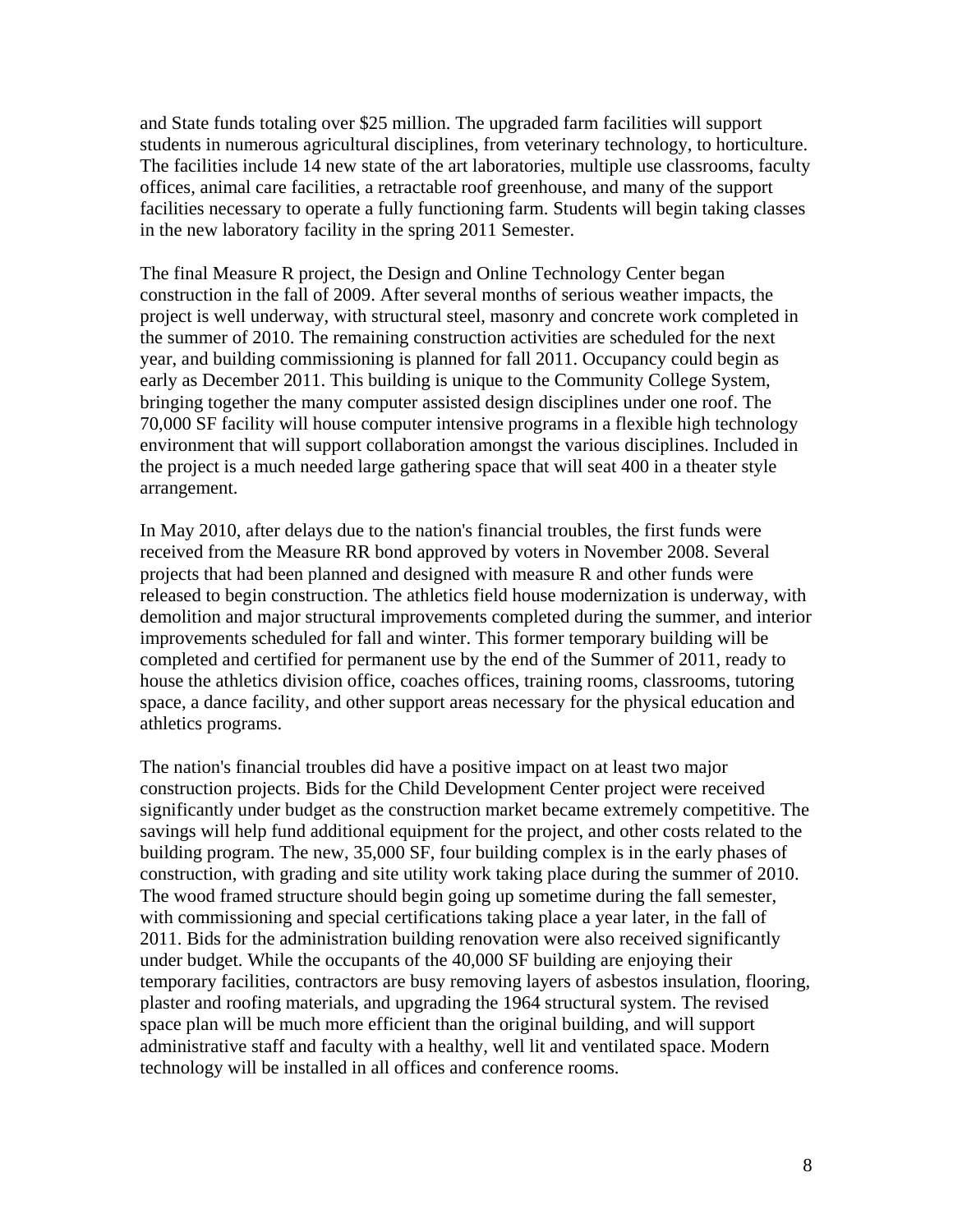Three of the major construction projects will be certified under the United States green Building Council's Leadership in Energy and Environmental Design (LEED) program. After many years of serious commitment to sustainability, participation in the LEED program will highlight the College's commitment to energy efficiency, sustainable building practices, and quality construction. Currently, the Design and Online Technology Center project is on track for a LEED Silver rating, and the Child Development Center and Administration Building will easily meet LEED Certification requirements, with potential for the Silver rating. Construction practices associated with the LEED program, such as commissioning, local sourced materials, recycling of construction debris, energy efficiency, and monitoring and verification of building energy use have been part of the Mt San Antonio College building program for many years. These practices continue on all projects regardless of participation in the LEED program.

While much of the focus of the building program is on the construction activities of five major projects, there are many behind the scenes activities taking place as well. Planning efforts including an updated facilities master plan, a utilities master plan, and the final phase of the accessibility transition plan are active. Design activities for the next group of building projects have begun. The list includes the business and computer technology facility, the relocated language lab, the modernization of the former agricultural sciences labs, a new food service facility, and planning for the future parking structure. Finally, there are many small scheduled maintenance and infrastructure projects funded by the Measure RR bond that are in the planning phase, with construction scheduled for spring and summer 2011.

#### **BP'S REVIEWED AND UPDATED**

During spring and summer 2010, the Board updated the following policies: BP 2015 - Student Member (5/2010) BP 5030 - Fees (5/2010) BP 6150- Designation of Authorized Signatures (2/2010) BP 4700 – Classroom Visitors and Other Attendees (7/2010)

During spring and summer 2010, the following Administrative Procedures were reviewed and updated:

AP 4232 – Pass/No Pass Grading (2/2010) AP 4027 - Catalog Rights (5/2010) AP 4700 - Classroom Visitors and Other Attendees (5/2010) AP 6750 – Parking (6/2010) AP 5030 – Fees (7/2010)

http://www.mtsac.edu/administration/trustees/policies/index.html<br>All Administrative Procedures can be found at All Board Policies can be found at

http://www.mtsac.edu/administration/trustees/procedures.html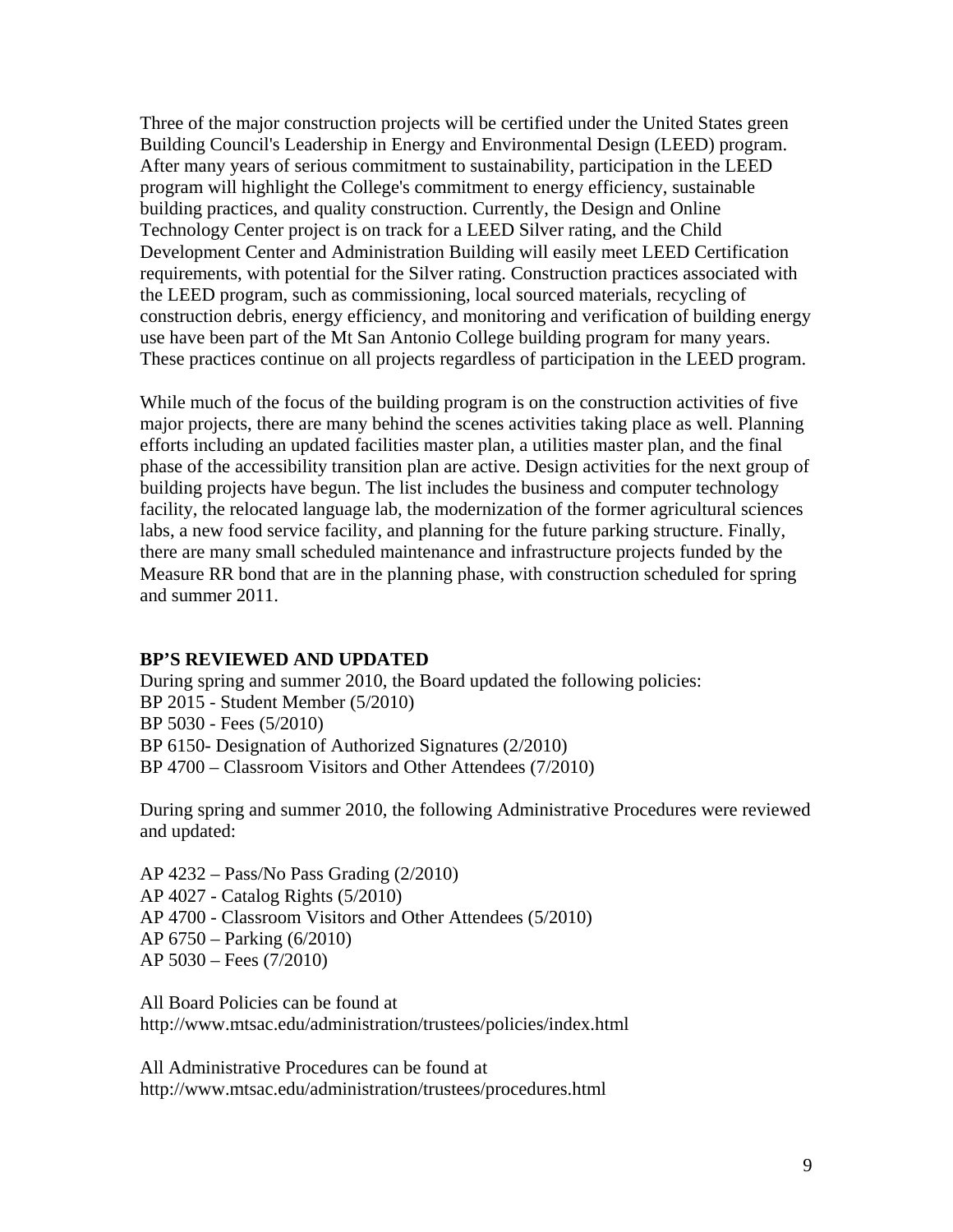#### **EXPECTED LEADERSHIP CHANGE**

The Board of Trustees has extended the contract of the current college President through June 2011, at which time the current President will retire. Anticipating the need for a presidential search, the college has sent RFPs out to fifteen search firms and has given them until July 1, 2010 to submit proposals. In July 2010, the Board of Trustees received proposals to conduct the Mt. SAC presidential search from seven firms. After reviewing all proposals, the Board of Trustees interviewed four firms at a special meeting on August 2. Two firms were invited for a second interview at a special meeting on August 9 so the Board could meet/interview the person who would be the lead consultant to Mt. SAC. At the August 9 meeting the Board selected PPL, Inc. to conduct the college's presidential search.

The Board will meet with PPL, Inc. at a study session on August 25 to officially begin the process -- determining timeline, search committee, etc. The Board has indicated that it would like to make a selection in March or April 2011, so the new president can begin July 1, 2011.

The policies and procedures that the college has in place for governance, for program review, and for planning and evaluation are respected by campus constituent groups and are Board approved. Thus, the continuation of these policies and procedures, even with the change in leadership of the college, is sustainable. Of course, reflecting college policy and Accreditation standards, the policies and procedures are reviewed regularly and are revised as appropriate.

### **UPDATE ON OMNI UPDATE PROGRESS**

Under the USDE Title V grant, the college began testing OmniUpdate, a web content management tool, in a few pilots. The intended outcomes of the pilots include investigation of the web content management tool for functionality and for compliance with accessibility mandates, ease of creating and using OmniUpdate templates for inputting of information, and timely update of information on local web pages. The implementation process included area specific training sessions, development of documentation and training materials, processes for getting accounts, creating templates, and getting the content uploaded to the college website. A few lessons learned from the implementation process revealed that each pilot requires significant support in training, uploading, and interfacing with OmniUpdate; therefore, it is necessary to keep the groups small and the pilots few. In March 2010, the college sent a team to the annual OmniUpdate users' conference to increase local knowledge about the tool; representatives who attended the conference were from Information Technology, Marketing and Public Information, Online Learning Support Center/Library & Learning Resources, the Business Division, and Professional and Organizational Development. In a little over a year, early successes emerged with live deployment of web pages in several areas, and with more awaiting training and active updating of their content.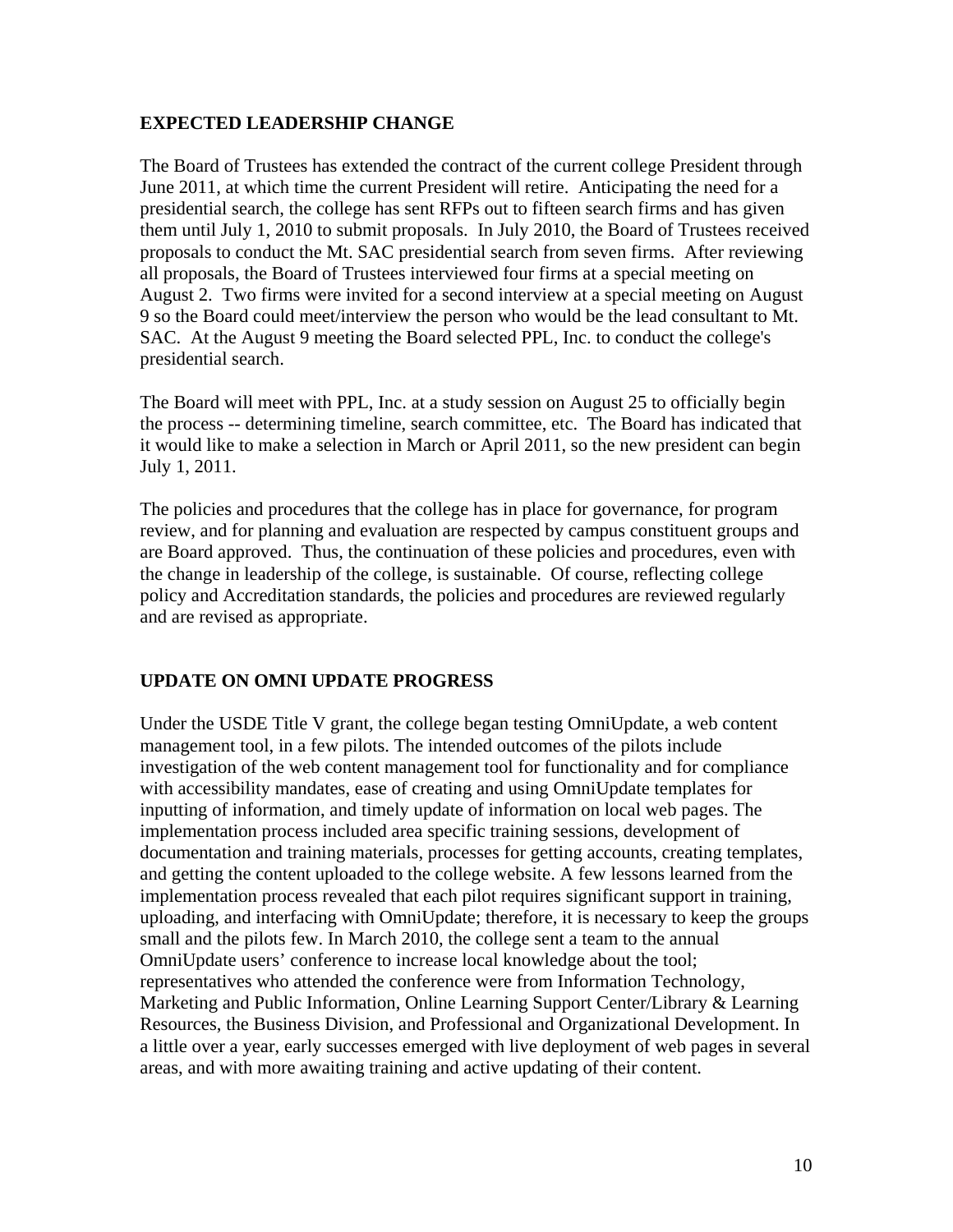To date, the following areas are now updating their webpage information "live" using OmniUpdate:

Accreditation through Research & Institutional Effectiveness **Aeronautics** Air Conditioning Aircraft Maintenance Medical Services Nursing Paramedic

Radiologic Technology Teacher Prep Institute Water Technology Welding The Writing Center Natural Science (STEM grant) Classified Senate

The following areas have begun work using OmniUpdate, but their activities are not yet live:

Administration of Justice Business Division's Academic Departments Corrections Electronics & Computer Technology Professional & Organizational Development Natural Sciences Division (and sub-programs) Disable Students and Program Services Academic Senate

# **EARLY COLLEGE HIGH SCHOOL DISCONTINUATION**

Although there have been some changes in personnel at both the Pomona Unified School District (PUSD) and Mt. SAC that have benefited the Early College High School (ECHS) program at Village Academy High School this past year, the college has decided that it is not in its best interest to continue the program. This decision was based on feedback from Mt. SAC faculty, on a review of the number of students served in the program, on the current budget situation at the college, on the fact that the college has some struggle in working with PUSD, or more specifically, Village Academy High School, to implement the ECHS model in its  $5<sup>th</sup>$  year, and on the fact that PUSD has not contributed financially to the partnership. The college has decided that it can serve its students better during this budget crisis by using the funds and resources it has for current Mt. SAC students, including special admits from many local high schools.

The college understands that the decision not to continue the ECHS affects the students currently served in the program. This includes a total of 109 students (17 seniors in cohort 1, 22 juniors in cohort 2, 33 sophomores in cohort 3, and 37 freshmen in cohort 4). With the college's High School Outreach staff and Special Admit program, it can continue to look for ways to introduce students to college and to offer them opportunities to take college courses, while simultaneously completing high school.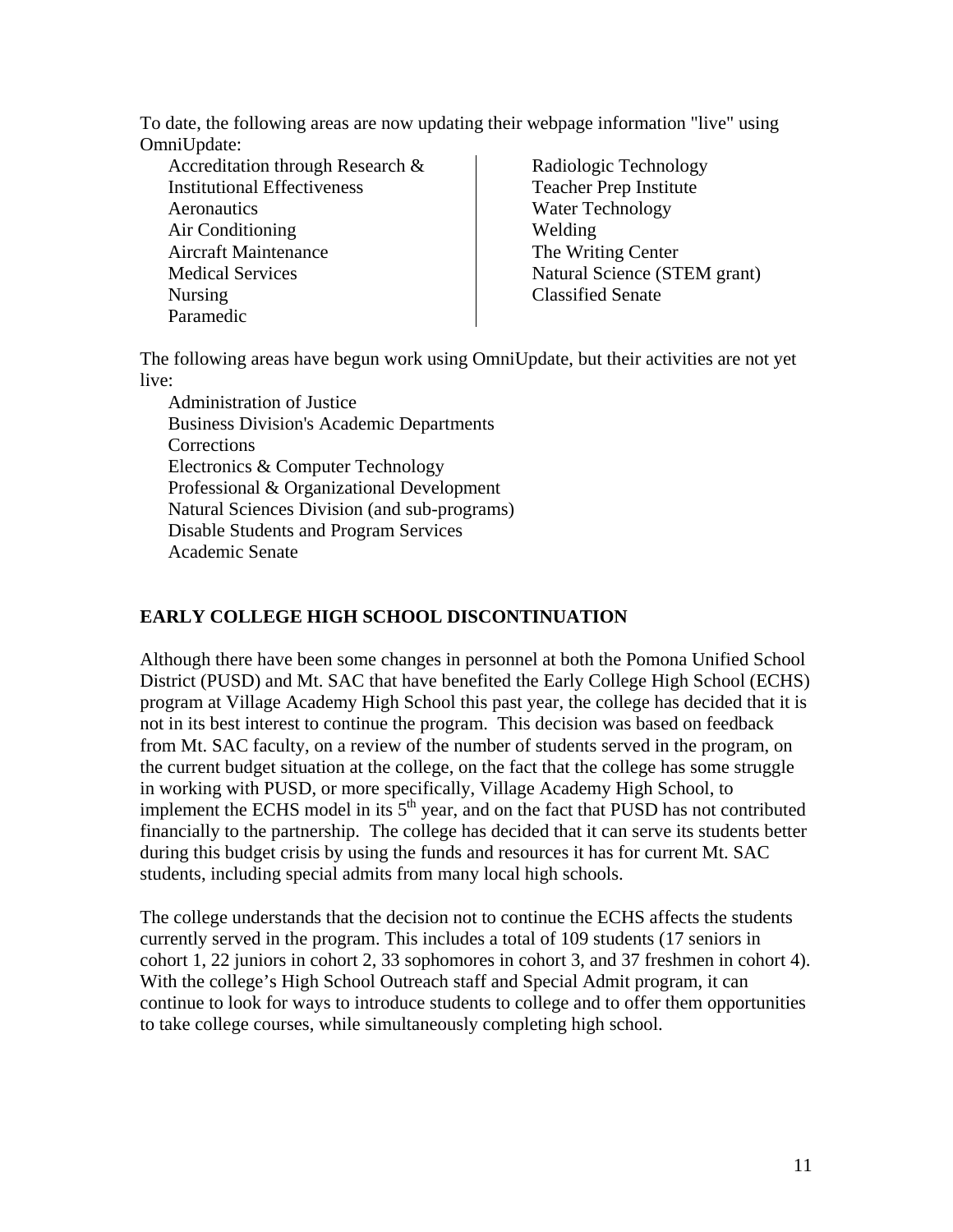#### **STUDY ABROAD SUSPENSION**

In response to a request by the Vice President, Instruction, all members of the college's Instruction Team made decisions to reduce their expenditures so the college would be able to reduce the anticipated budget deficit. The Dean and Associate Dean of the Humanities and Social Sciences Division carefully examined all of the Division's budgets, making fairly significant reductions in all of them including the temporary cessation of the Study Abroad program. It was made very clear that the Division intends to reintroduce Study Abroad when the budget situation improves. And although day to day operation of the program has been suspended, the college will continue its membership in the Southern California Foothills Consortium for Study Abroad in anticipation of the full reintroduction of the program when budget allows.

### **BP AND AP REVIEW FORM CHANGES (CLASSIFIED)**

In spring 2010, revisions were proposed to the form used in the reviewing of both Board Policies and Administrative Procedures. The one major change is to include sign-off from the Classified Employee Unions, the organizations that have the role of governance participation with the District on behalf of classified employees. The change was proposed by the Academic Senate, and the proposal will go to the faculty body via the full Senate for a vote in fall 2010.

### **PROPOSED INTEGRATED PLANNING COUNCIL AND AP3250**

A proposal was bought to the President's Advisory Council (PAC) to form a new governance committee that would meet infrequently and be charged with coordinating and monitoring integrated planning at the college. This Integrated Planning Committee (IPC) would provide a venue for having thoughtful discussion about the college's multiple planning processes. The IPC would also serve as the oversight body for planning integration. Because this proposal is an academic and professional matter, the Academic Senate President will add it to the agenda of the September 2010 Academic Senate meeting so the faculty body discuss the proposal and make a recommendation to the college.

### **REEVALUATION OF WEBCMS**

The college investigated the possibility of using a Course Management System different from the one currently used (WebCMS) to manage curriculum. A decision was made to maintain WebCMS and to work on developing an interface between WebCMS and Banner. Initial planning meetings have been held between the Instruction Office and Information Technology. Information Technology is also working with the developers of WebCMS in an effort to make this interface as user friendly as possible. The college is hopeful that the interface between Banner and WebCMS will be available fall 2010.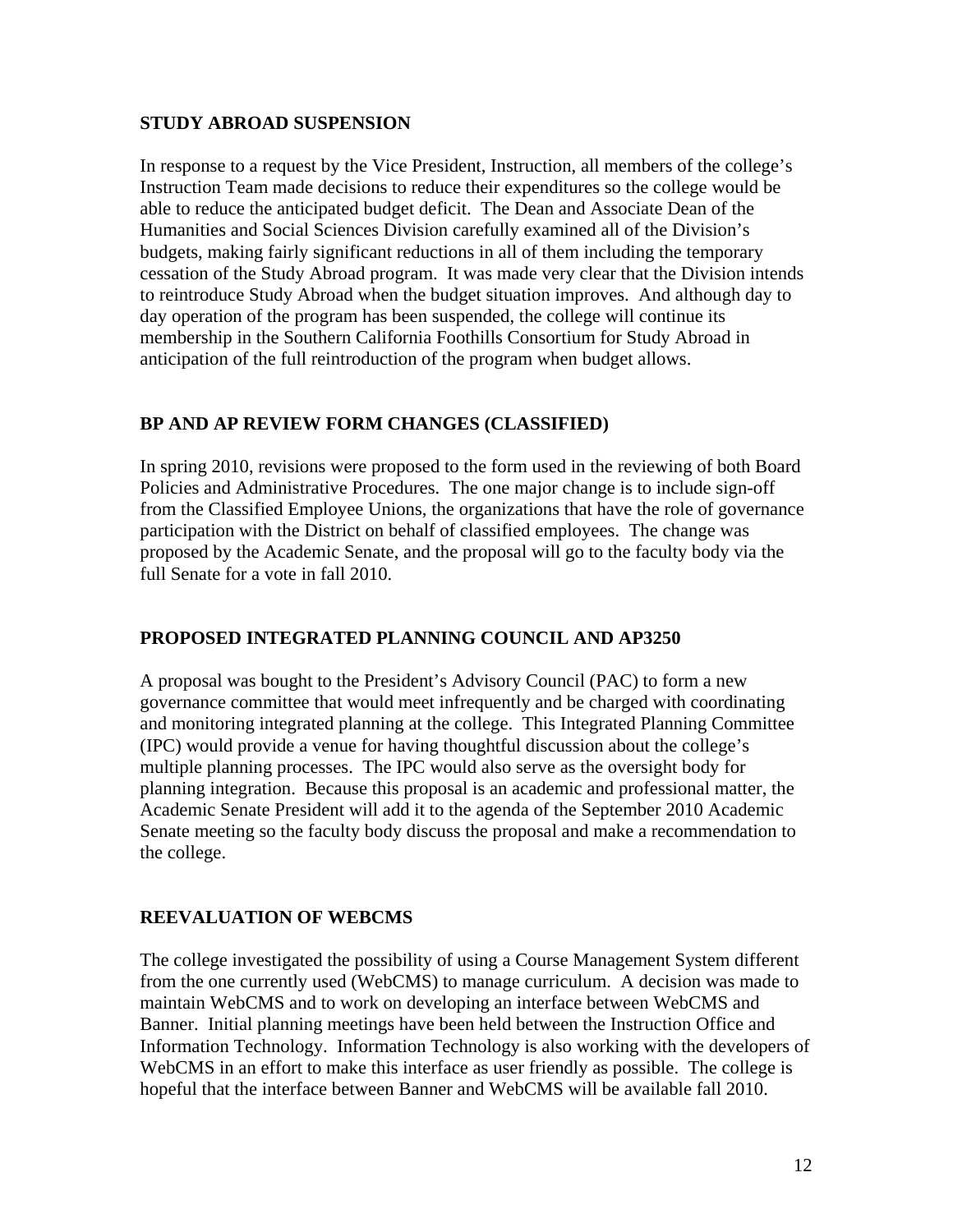#### **UPGRADE TO BANNER 8**

Late in May 2010, the college completed its upgrade from Banner 7 to Banner 8 with great results. The Banner system upgrade allows the college to comply with new laws and regulations; and it includes added conveniences that benefit students, faculty, classified personnel, and managers using the system. The implementation of the waitlist process went well and students are starting to understand how it works.

### **UPDATE ON CAMPUS EQUITY AND DIVERSITY COMMITTEE (CEDC)**

As California has become increasingly rich in ethnic and cultural diversity, so has the population of its community colleges. The community college system and state legislature have sent a clear message that the "vitality and stability of California will thrive in direct proportion to its ability to foster productive citizenship in this diverse, multicultural environment and that the community colleges play a major role in ensuring educational opportunity and success for all of California's people  $\dots$ ."

As noted above, the California legislature has long held that community colleges must strive to employ staff that reflect the broad diversity of students they serve, and Title 5 regulations continue to require EEO Plans and Hiring and Recruiting Procedures designed to increase diversity.

Mt. SAC strives to achieve a workforce that is welcoming to men, women, persons with disabilities and individuals from all ethnic and other groups to ensure the district provides an inclusive educational and employment environment. Such an environment fosters cooperation, acceptance, democracy and free expression of ideas. Through an educational experience in an inclusive environment, our students will be better prepared to work and live in an increasingly global society.

During the 2009-10 academic year, the CEDC focused on equal employment opportunity in the college's recruitment and hiring policies and practices pursuant to the applicable Title 5 regulations. To properly serve a growing diverse population, the district continues to review and improve its practices in hiring and retaining faculty and staff who are sensitive to, and knowledgeable of, the needs of the continually changing student body it serves.

The CEDC held five meetings during the 2009-10 academic year:

1

November 11, 2009, January 7, 2010, April 1, 2010, May 6, 2010 and June 3, 2010

 $^{\rm 1}$  Achieving the Diversity Commitment, A Policy and Resource paper of the California Community College *Trustees* (Jan. 2003) p. 1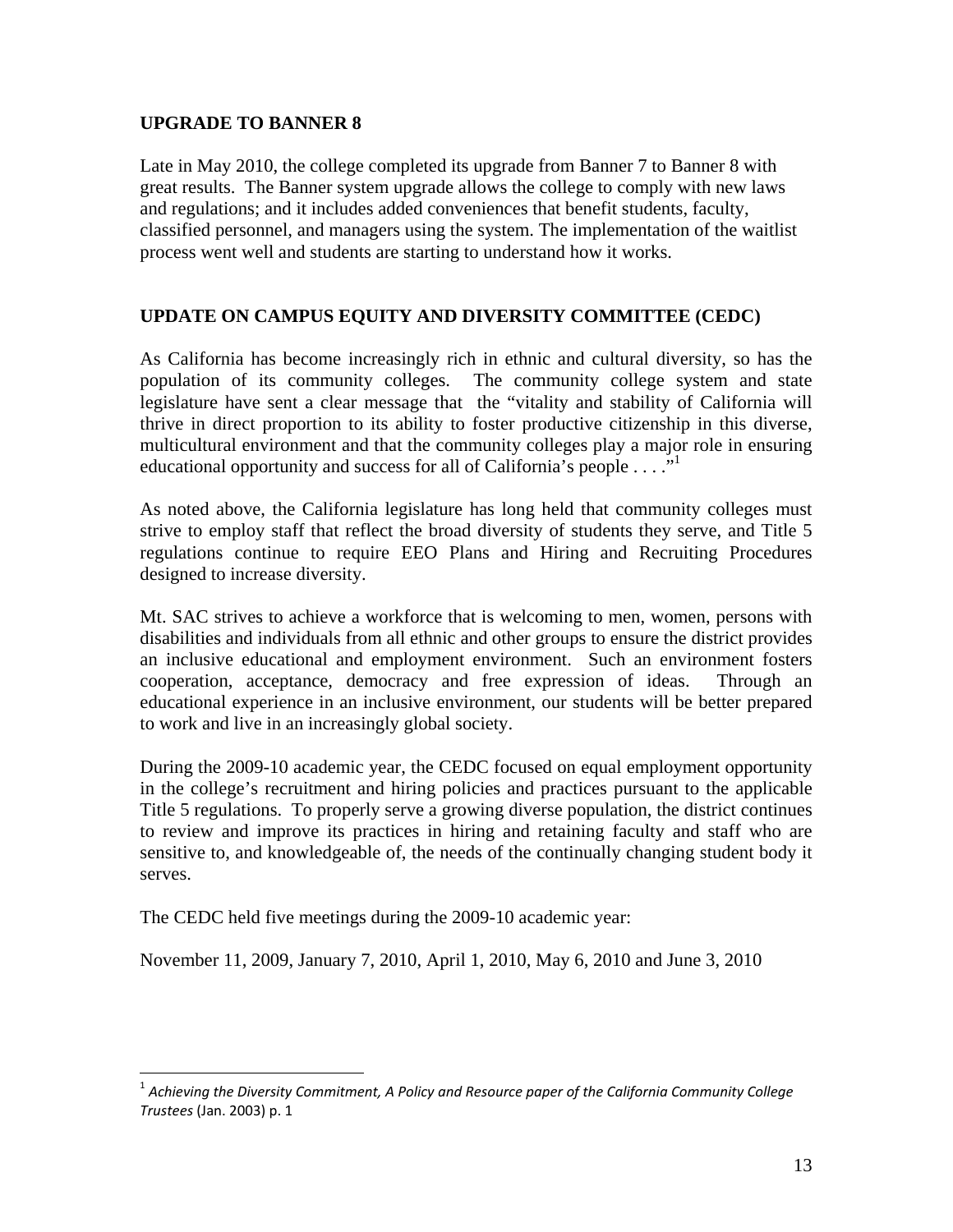Highlights of the actions taken during the 2009-10 academic year include:

- Dissemination of AP 3410 Nondiscrimination Policy and Dissemination , AP 3420 - Equal Employment Opportunity, AP 3430 – Prohibition of Harassment, and AP 3435 – Discrimination and Harassment Investigations
- Dialog regarding a focused campus campaign to encourage awareness of the CEDC's purpose and function
- Review of potential training resources for employees serving on recruitment committees
- The process for developing the EEO plan
- Assessment of the college's employment processes to reflect a sensitivity to diversity
- Discussion of a Diversity Training Program for members appointed to hiring committees

### **INSTITUTIONAL PROJECT HONORS**

There are some projects related to research and development that Mt. SAC was honored to be selected as one of the participating institutions. Mt. SAC's selection process reflects the high standing of achievement and researchers recognized at the College.

#### *CLASS*

The California Leadership Alliance for Student Success (CLASS) is a cohortbased, directive project that addresses improving academic achievement for all students in California community colleges. In particular, the project involves the College President, a Board Member, and the Academic Senate and Research Team working together to create a student success agenda while taking into consideration the realities facing the college such as budget cuts, policy issues, and disparate student populations.

The goal of the project is to "dramatically increase the numbers of students who successfully persist in college, attain credentials, and/or transfer to four-year colleges and universities" (http://class.utexas.org/).

The project is supported by The William and Flora Hewlett Foundation, The James Irvine Foundation, and The University of Texas at Austin-Community College Leadership Program (CCLP). The project partners are California Partners for Achieving Student Success (Cal-PASS) and Douglas Gould and Company.

### *STATWAY*

Mt. SAC is privileged to be chosen as one of the pioneering institutions known as champions and leaders for the Statway project. During the next two years, the Carnegie Foundation for the Advancement of Learning will build an engagement network of community colleges, called the Carnegie Collaborative. The purpose of the project will be to create a set of tools directed at student success in developmental math. Bringing together faculty members, campus administrative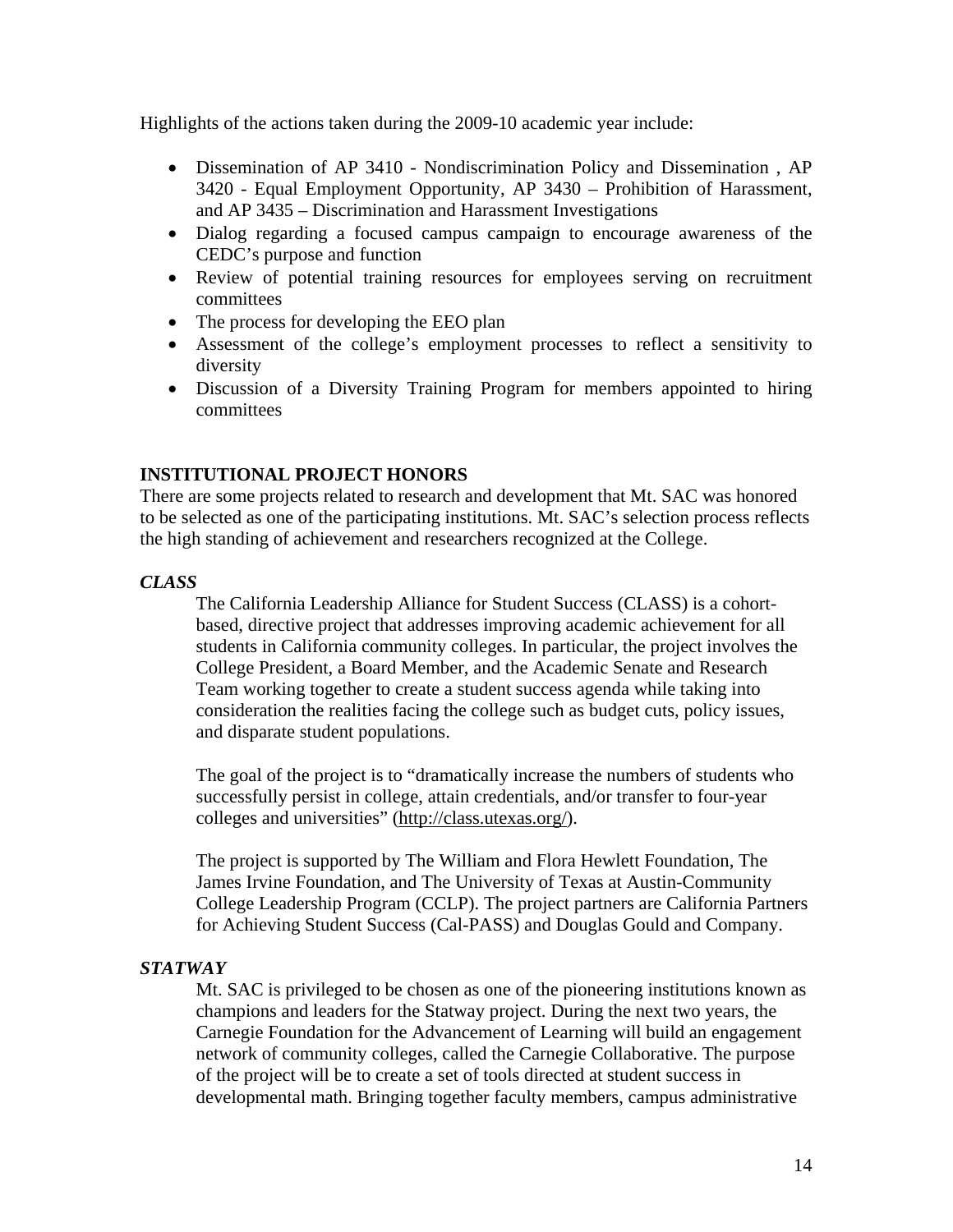leadership, and institutional researchers is at the core of the projects' success. This Collaborative will examine and create tools to improve the low success rate of students in developmental math courses by redesigning the content and sequence or pathway. The Math Department voted on August 20, 2010 to participate in Statway. http://perspectives.carnegiefoundation.org/statway

#### *AID SUCCESS PROJECT*

Mt. SAC was chosen as one of several institutions for pilot testing two new financial aid interventions to help students. Working Smart is a set of online, interactive sessions that explain the relationship between work hours, financial aid, and academic success. Aid Like a Paycheck couples a \$500 grant with disbursing students' existing grant aid in smaller and more frequent payments over the semester. The Project, which is funded through The Institute for College Access & Success (TICAS), will research the operational feasibility of the proposed financial aid interventions and strategies to positively influence lowincome community college students' work behavior and academic progress. Ultimately, the goal is to examine the impact of these interventions on student work hours, persistence, and other indicators of academic success. A pilot phase is starting in fall 2010. http://www.mdrc.org/project\_31\_102.html

#### *ROADMAP*

*Giving Community College Students a Roadmap: From Entrance to Engagement in Educational Achievement and Success* is a study in which Mt. SAC both submitted a grant proposal as well as underwent an intensive site visit and was chosen because of its obvious and in-depth commitment to student success and student learning outcomes. The project is funded by the MetLife Foundation and overseen by the Association of American Colleges and Universities (AAC&U). The College will work with AAC&C to further its already extensive work and programs on decreasing the barriers to and increasing the facilitators of students' success and student learning outcomes. As stated in the AAC&U press release, "Each Roadmap institution will work to ensure that its student success programs are integrated with, and reinforced by, its own educational culture. Institutions will develop and coordinate practices and policies that support engaged learning, provide meaningful assessment data about student learning outcomes, and help build a community of support for high achievement."

http://www.aacu.org/press\_room/press\_releases/2010/roadmapproject.cfm

As well as the above honors, the college also received the following new grants since February 2010:

- Health Care Sector and Other High Growth and Emerging Industries grant, funded by the U.S. Department of Labor, titled "Fast-Track Training for High-Wage Jobs in the Emerging 'Green' Building Automation Systems Industry," in the amount of \$2,239,714 over a three-year period.
- Faculty Inquiry Network grant, funded by the William and Flora Hewlett Foundation and passed through Chabot-Las Positas Community College District,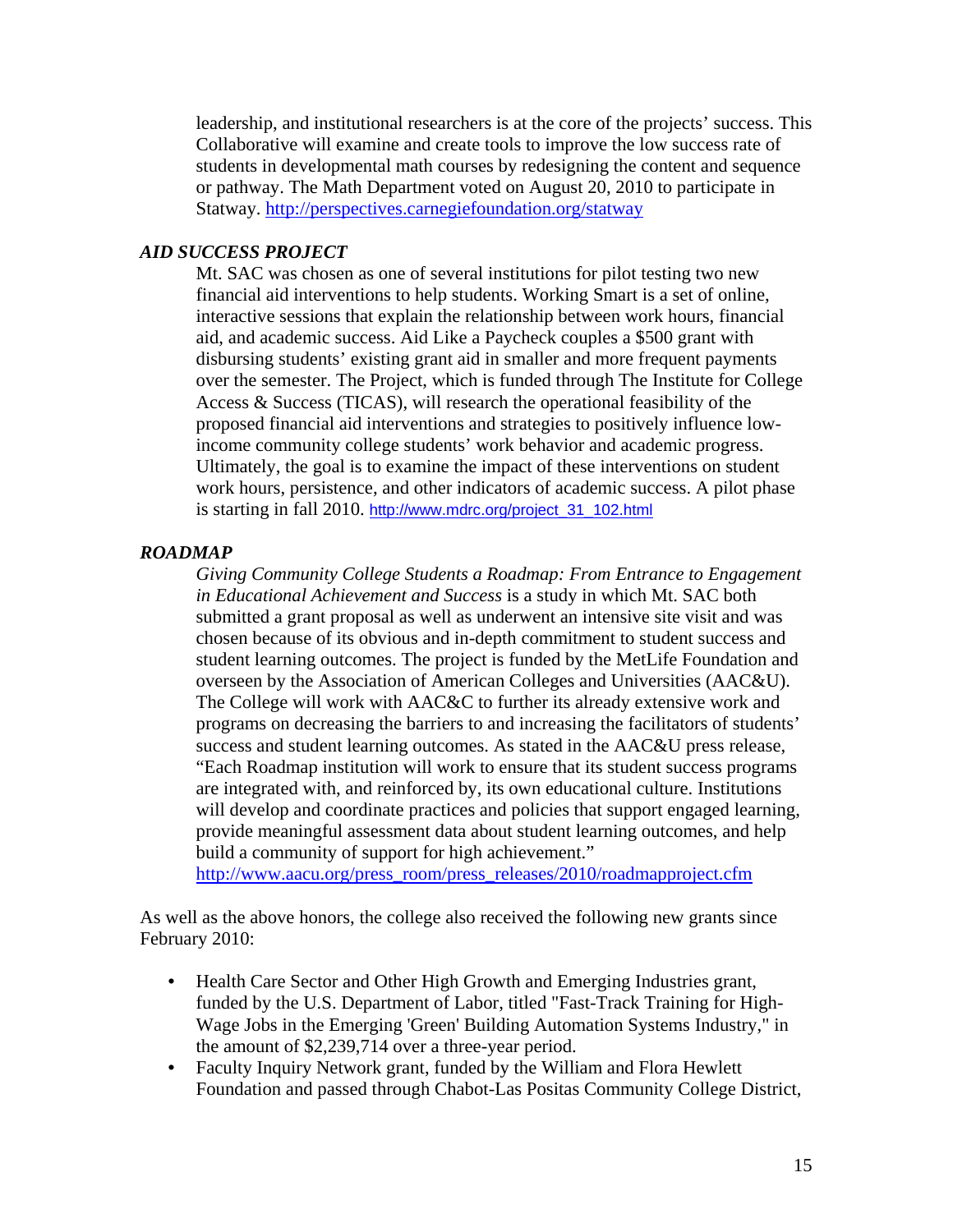titled "Designing Field Trips That Improve Critical Thinking, Writing, Communication, and Quantitative Skills: Incorporating Basic Skills Into Natural Sciences Courses," in the amount of \$18,500 over a one-year period.

- Health Careers Training Program, funded by Office of Statewide Health Planning and Development, titled "Mt. San Antonio College Health Professions Conference," in the amount of \$12,000 over a one-year period.
- Enrollment Growth and Retention for Associate Degree Nursing Programs grant, funded by California Community Colleges Chancellor's Office, in the amount of \$338,974 over a two-year period.
- Family and Consumer Sciences Discipline/Industry Collaborative grant, funded by the California Community Colleges Chancellor's Office, in the amount of \$300,000 over a one-year period.
- Student Support Services, funded by the U.S. Department of Education, in the amount of \$1,100,000 over a five-year period.

### **2010-2011 BOARD OF TRUSTEES**

Since the 2009 to 2010 academic year, the person holding the Student Trustee position has changed. The Board of Trustees for 2010 to 2011 is as follows:

Dr. David K. Hall, President Dr. Manuel Baca, Member Ms. Judy Chen Haggerty, Vice President Mr. Fred Chyr, Member Ms. Rosanne Bader, Clerk Patrick J. Martinez, Student Trustee

### **UPDATED ORGANIZATIONAL CHARTS**

Due to numerous reasons, including retirement, some management positions were recently advertised and filled. The following charts represent the latest organizational charts as of August 19, 2010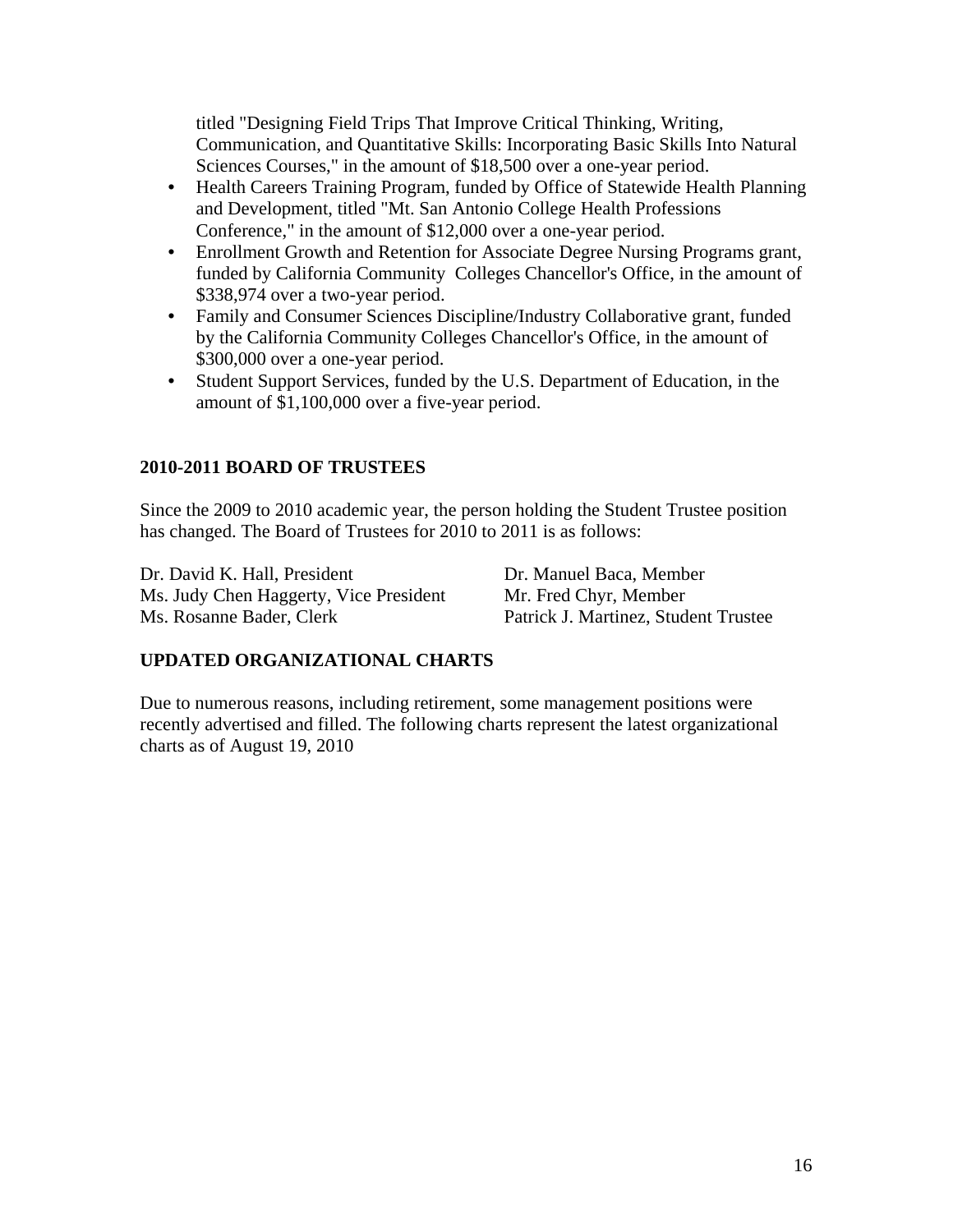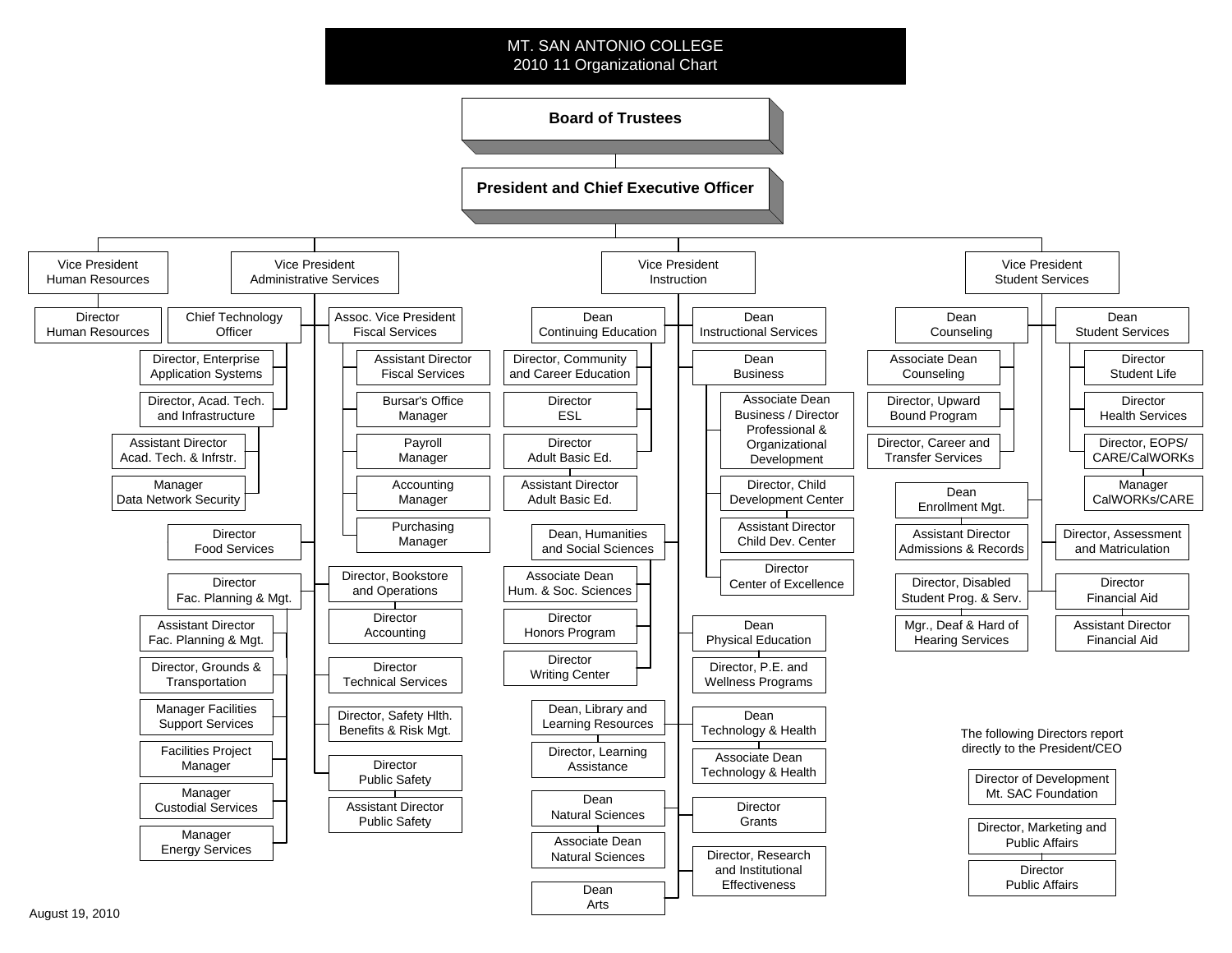# MT. SAN ANTONIO COLLEGE Management Organizational Structure

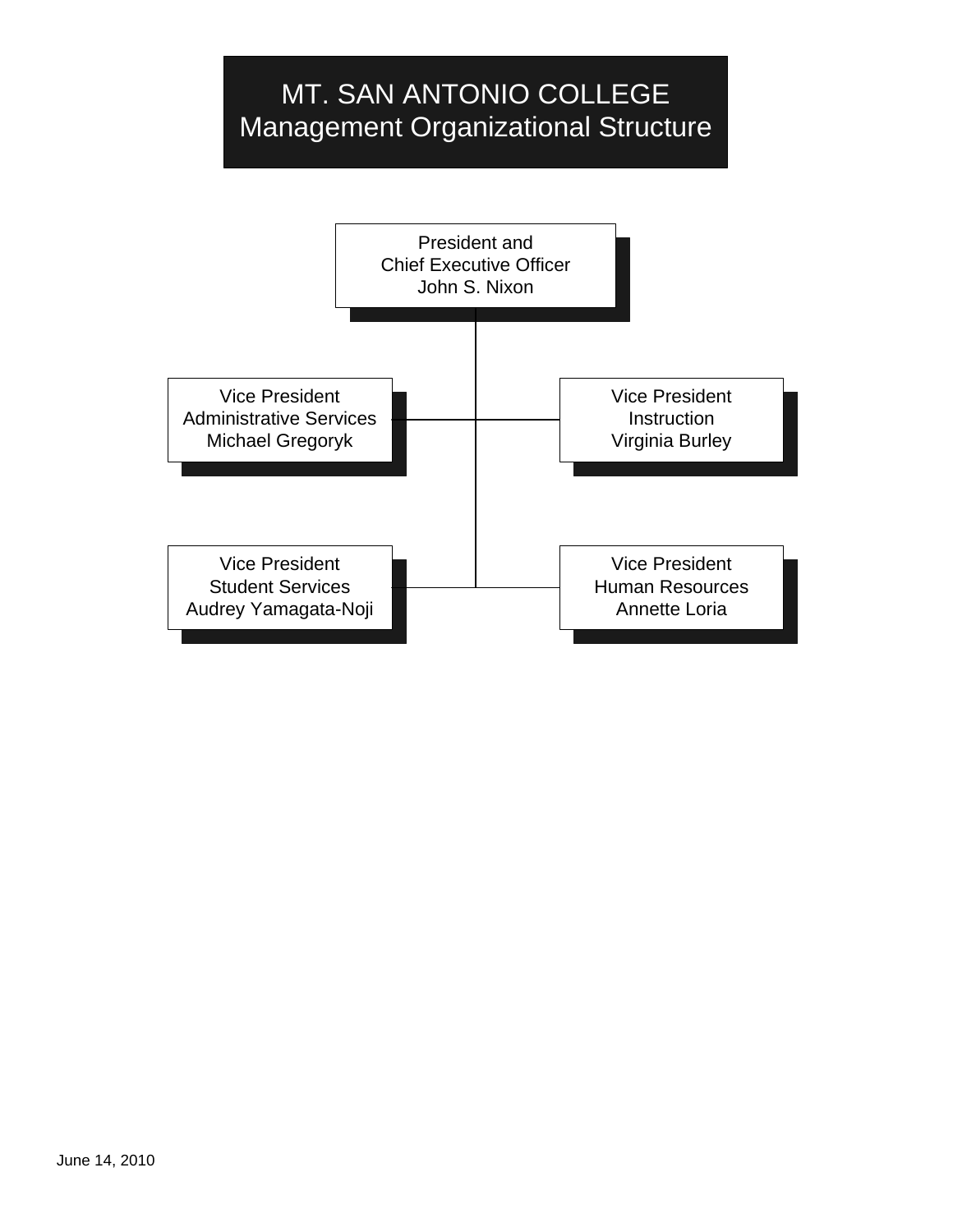# MT. SAN ANTONIO COLLEGE Administrative Services Team

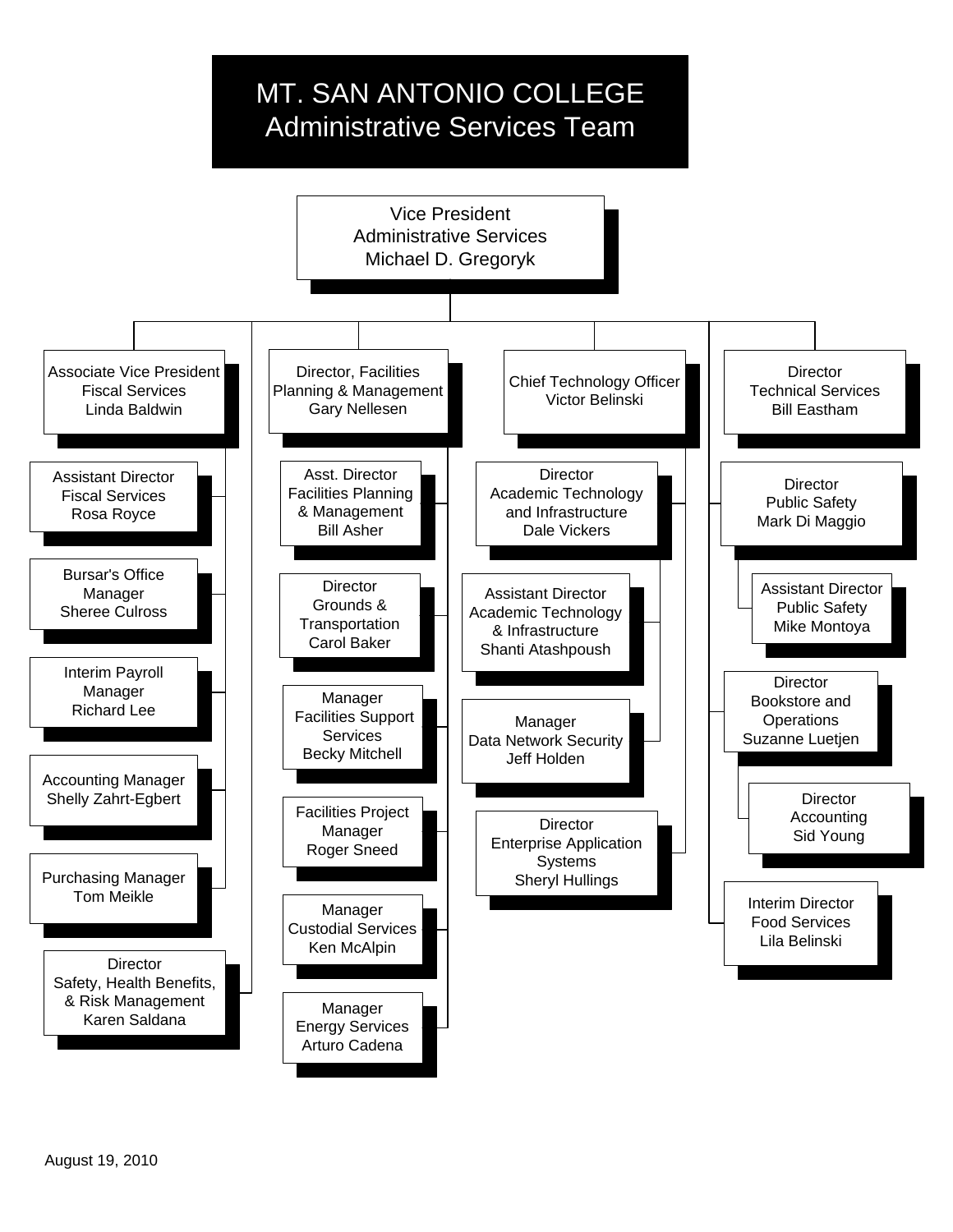# MT. SAN ANTONIO COLLEGE Student Services Team

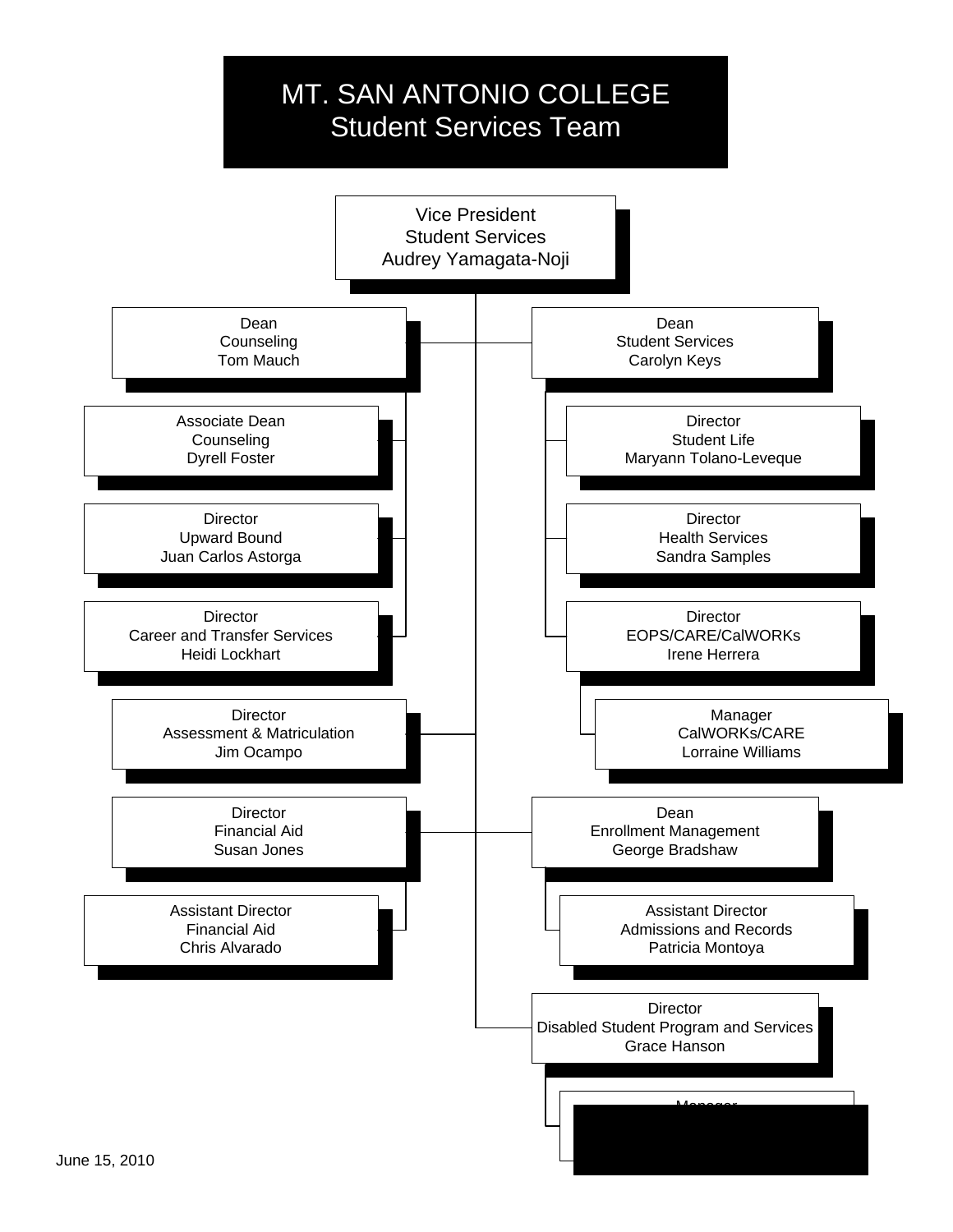# MT. SAN ANTONIO COLLEGE Human Resources Team

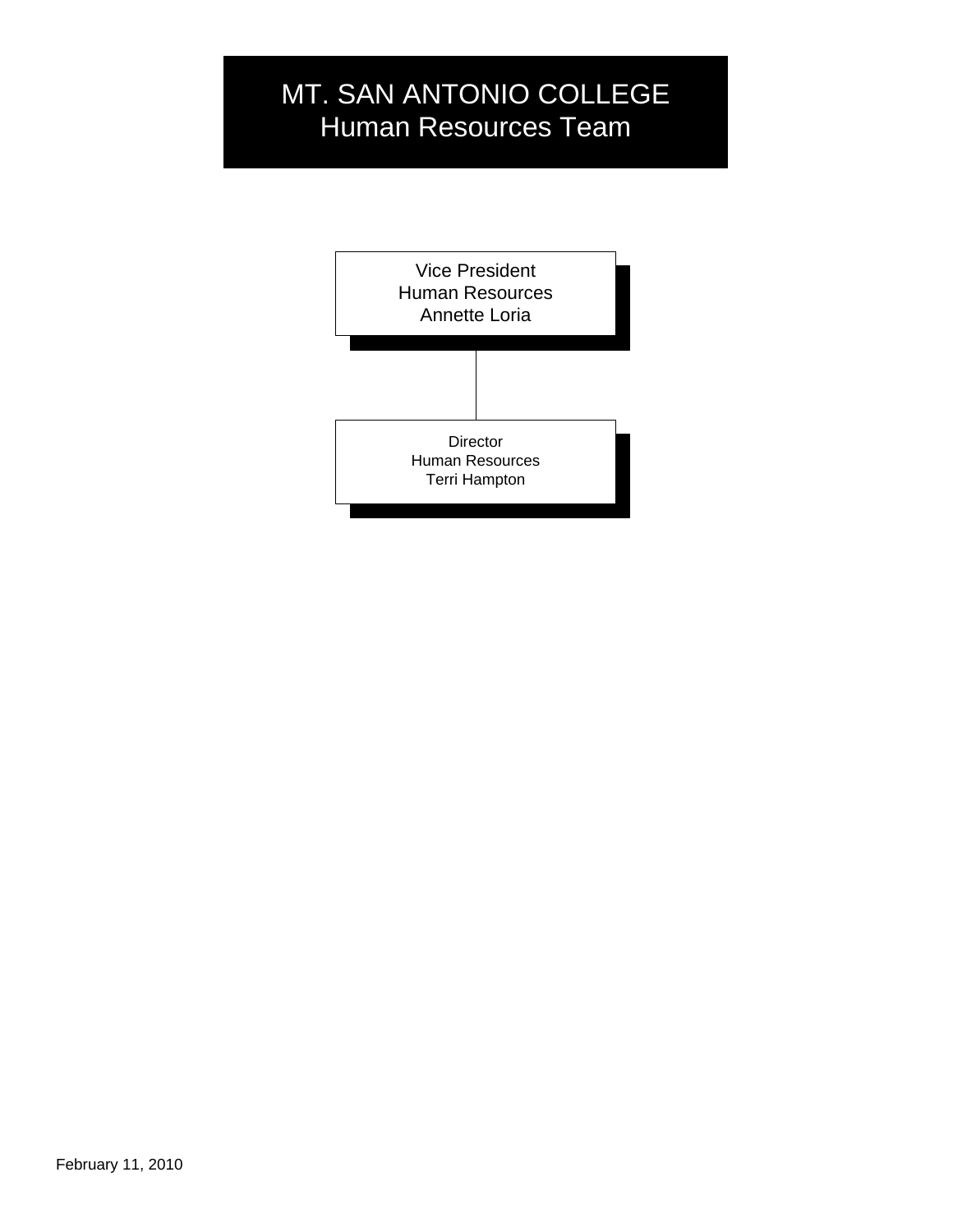# MT. SAN ANTONIO COLLEGE Instructional Services Team